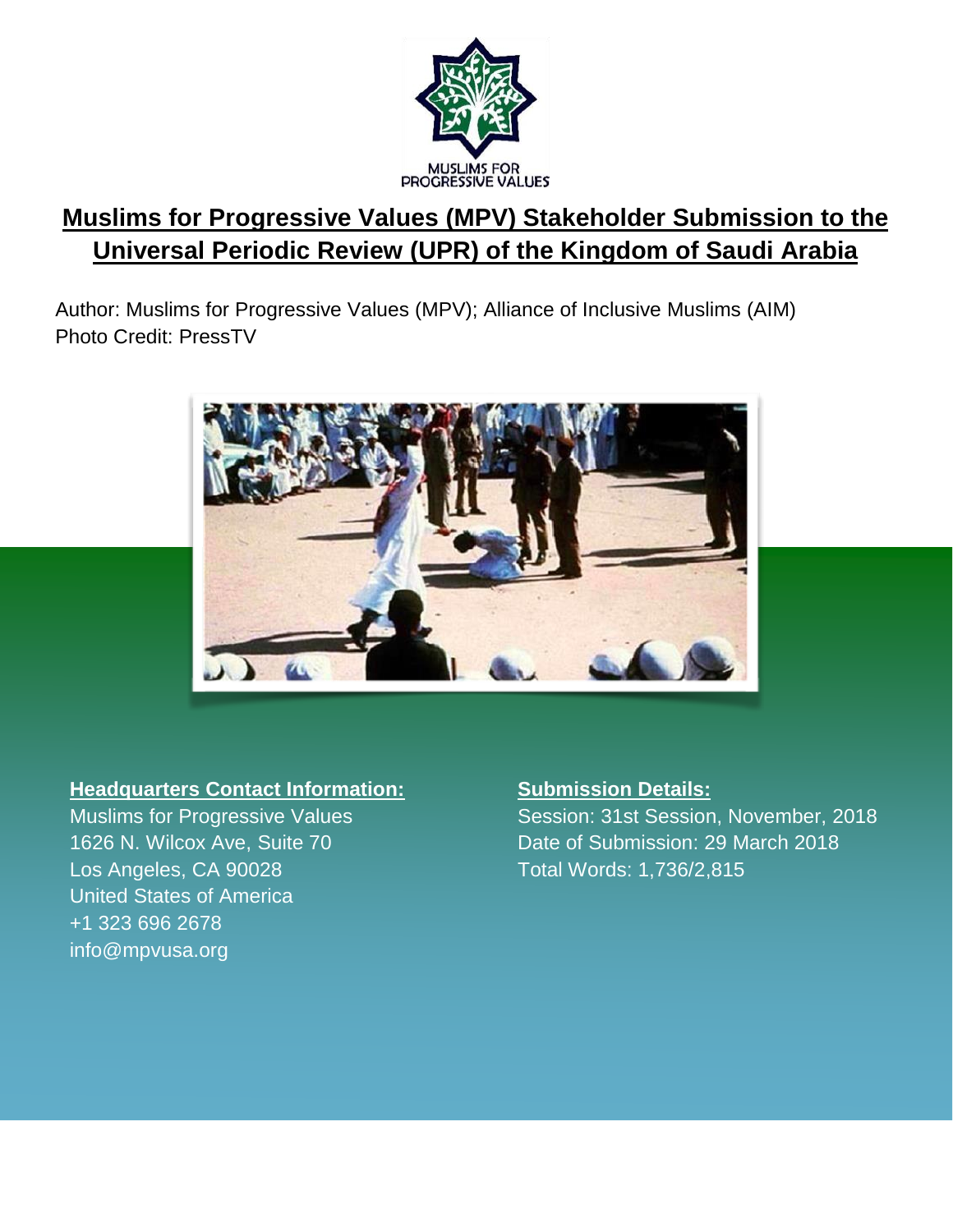# **About MPV**

Founded in 2007 and headquartered in Los Angeles, California, MPV is a grassroots faith-based, human rights organization that advocates for inclusive and egalitarian narratives of Islam, gender equality and women's empowerment, the human rights of LGBTI demographics,freedom of expression, and freedom of and from religion or belief. MPV operationalizes its advocacy campaigns by creating inclusive spaces for critical analysis of religious discourses and scripture, engaging policy processes at the national and global levels, facilitating expression through the arts, and grassroots social activism. MPV acquired Department of Public Information affiliation with the UN in 2013.

## **About AIM**

AIM is a collective of progressive Muslims across all nationalities, races, and sectarian affiliations. The purpose of AIM is to consolidate the efforts of progressive Muslims and progressive Muslim organizations from around the world to counter radical, intolerant and supremacist mindsets, attitudes, and behaviors in Muslim communities. AIM seeks to challenge theological justifications for hate and supremacism with the progressive values that it deems inherent to Islam, namely: human rights and dignity for all, freedom of expression, and freedom of and from religion or belief.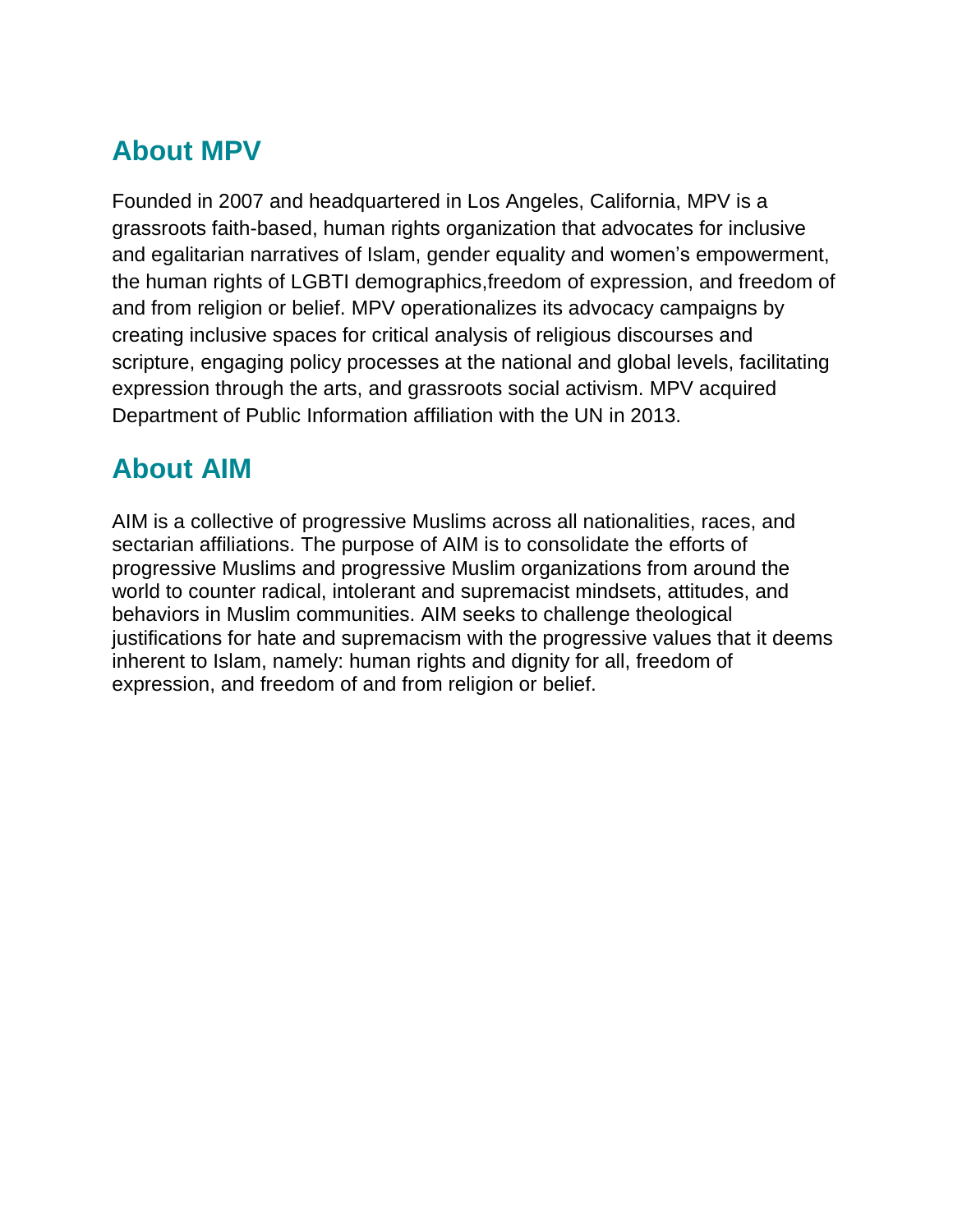## **Executive Summary**

 $\overline{a}$ 

The application of rights-violating apostasy and blasphemy legislation to stifle or criminalize free expression, including of dissenting opinions critical of the Kingdom of Saudi Arabia's (hereafter KSA) laws, policies, and social practices, undermine and inhibit the ability of its citizens to exercise in full their rights to freedom of expression, as well as to freedom of religion or belief, as guaranteed by international human rights conventions. The application of legislation criminalizing actual or perceived acts of apostasy or blasphemy are without exception counter-intuitive to the KSA's obligation to respect, protect, and fulfill the rights to freedom of thought, conscience, and religion, and freedom of expression as provisioned by articles 24.5 and 24.6,<sup>1</sup> 25,<sup>2</sup> and 30<sup>3</sup> of the Arab Charter on Human Rights, of which it is a signatory. Furthermore, as a faith-based human rights organization, MPV affirms that criminalization of blasphemy and apostasy are contradictory to the Quranic mandate of "no compulsion in religion" (verse 2:256), which safeguards freedom of conscience, religion, and belief.

 $^{\rm a}$  "Every citizen has the right to: 5. Form associations with others and to join associations; 6. Freedom of peaceful assembly and association",

[http://www.eods.eu/library/LAS\\_Arab%20Charter%20on%20Human%20Rights\\_2004\\_EN.pdf](http://www.eods.eu/library/LAS_Arab%20Charter%20on%20Human%20Rights_2004_EN.pdf)

<sup>&</sup>lt;sup>2</sup> "Persons belonging to minorities shall not be denied the right to enjoy their own culture, to use their own language or to profess and practise their own religion. The law shall regulate the exercise of such rights", *ibid*.

 $\,$  "Every person shall have the right to freedom of thought, belief and religion, which may be subject only to such limitations as are prescribed by law", *ibid*.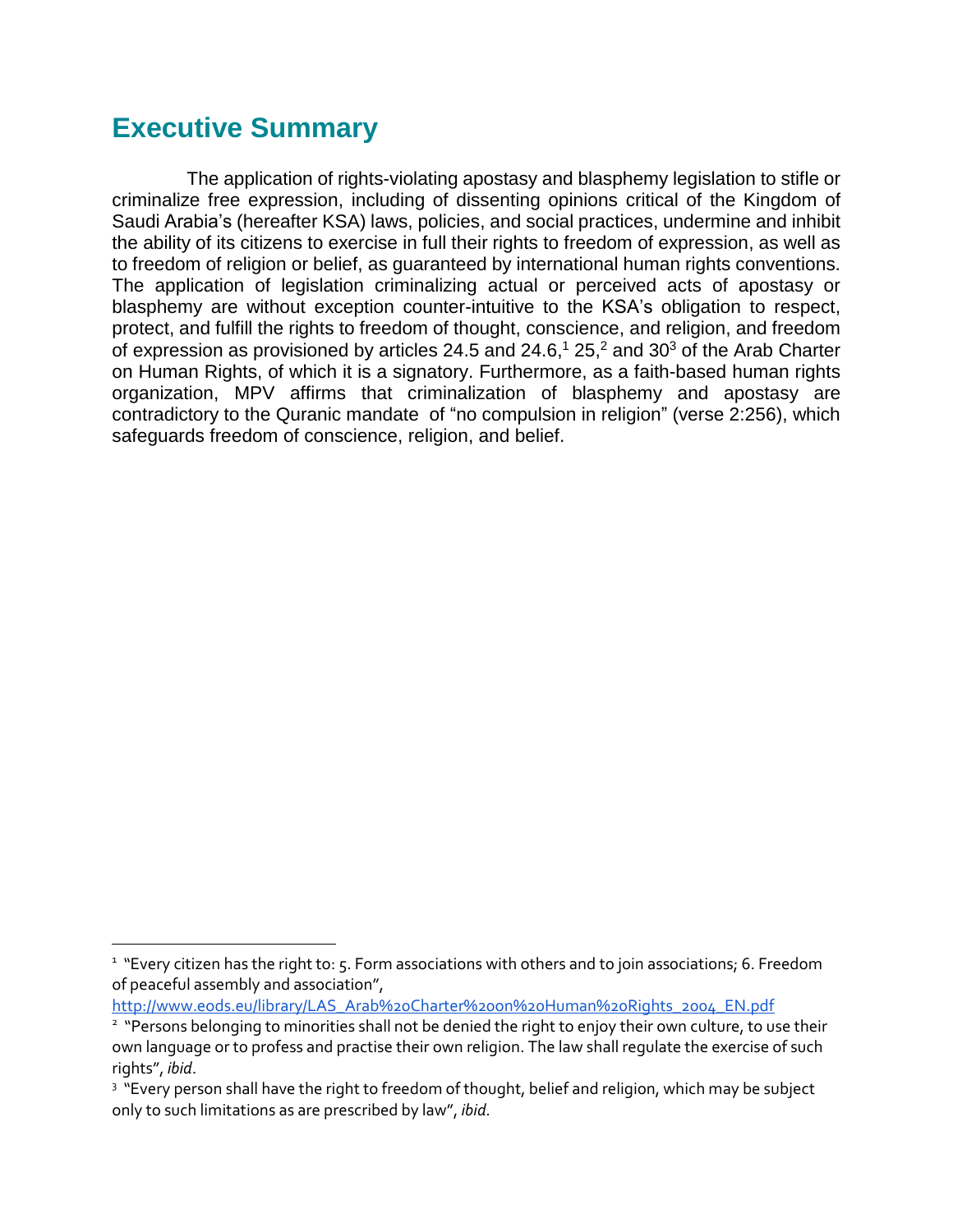# **Legal and Institutional Realities**

I.I Article 1 of the Constitution of the KSA's establishes the Qu'ran and the *sunnah—*orally transmitted teachings and insights of the Prophet Muhammad*—*and are the sources of jurisprudence and governance "in accordance with the Islamic Shari'ah" (Article 8). However, because there is no formal, codified penal code and a limited record of judicial precedent, contradictions arise between the KSA's rule of law *de jure* and *de facto*, with the latter being variable throughout the country*.*

A. In addition to punishing cases of blasphemy or apostasy (*hudud),* rape, or murder, judges may advise the death penalty on a "discretionary basis," without recourse to written law or precedent.<sup>4</sup>

I.II The Saudi Arabian constitution states that "the state protects human rights in accordance with Islamic Shari'ah" (Article 26). As shown in (I), qualifying state protection of human rights thusly attenuates the state's ability to respect, protect, and fulfill the human rights of its citizens, due in part to the fact that Shar'iah law is not uniformly codified or enforced.

I.III Regarding obligations to respect, protect, and fulfill the rights to freedom of thought, religion or belief, and freedom of expression, KSA has ratified the Arab Charter on Human Rights (ACHR). However, because the KSA has not ratified other human rights instruments, such as the ICCPR, and hence is unbound by higher standards of rights obligations and in many instances arbitrarily defines and/or limits the rights which it claims to protect (Article 26) according to its own Constitution.

I.IV Article 81 of the Constitution of the KSA states that "the implementation of [Saudi Arabian] law will not prejudice the treaties and agreements signed by the Kingdom of Saudi Arabia with international bodies and organizations." In reality, the Saudi Arabian constitution directly contradicts Articles 24, 25, and 30 of the ACHR, which stipulate broadly freedoms of expression and opinion, and freedom of religion and belief, respectively.

I.V Article 12 of the KSA Constitution provisions, rather ambiguously, that "the state will prevent anything that may lead to disunity, sedition and separation"; Article 39 prescribes acts that "foster sedition or division"; Article 41 stipulates that "residents of the KSA shall abide by its laws and shall observe the values of Saudi society and respect its traditions and feelings." The government therefore is actually limiting rights to freedom of expression and opinion based on vaguely defined terms such as "sedition," "feelings," and "values." Additionally, it is well known that non-Muslims are not allowed to practice their religion in Saudi Arabia, on the other hand, which contradicts Article 25 of the ACHR which stipulates freedom of religion or belief.

 $\overline{a}$ 

<sup>4</sup> https://www.hrw.org/news/2010/01/14/saudi-arabia-criminal-justice-strengthened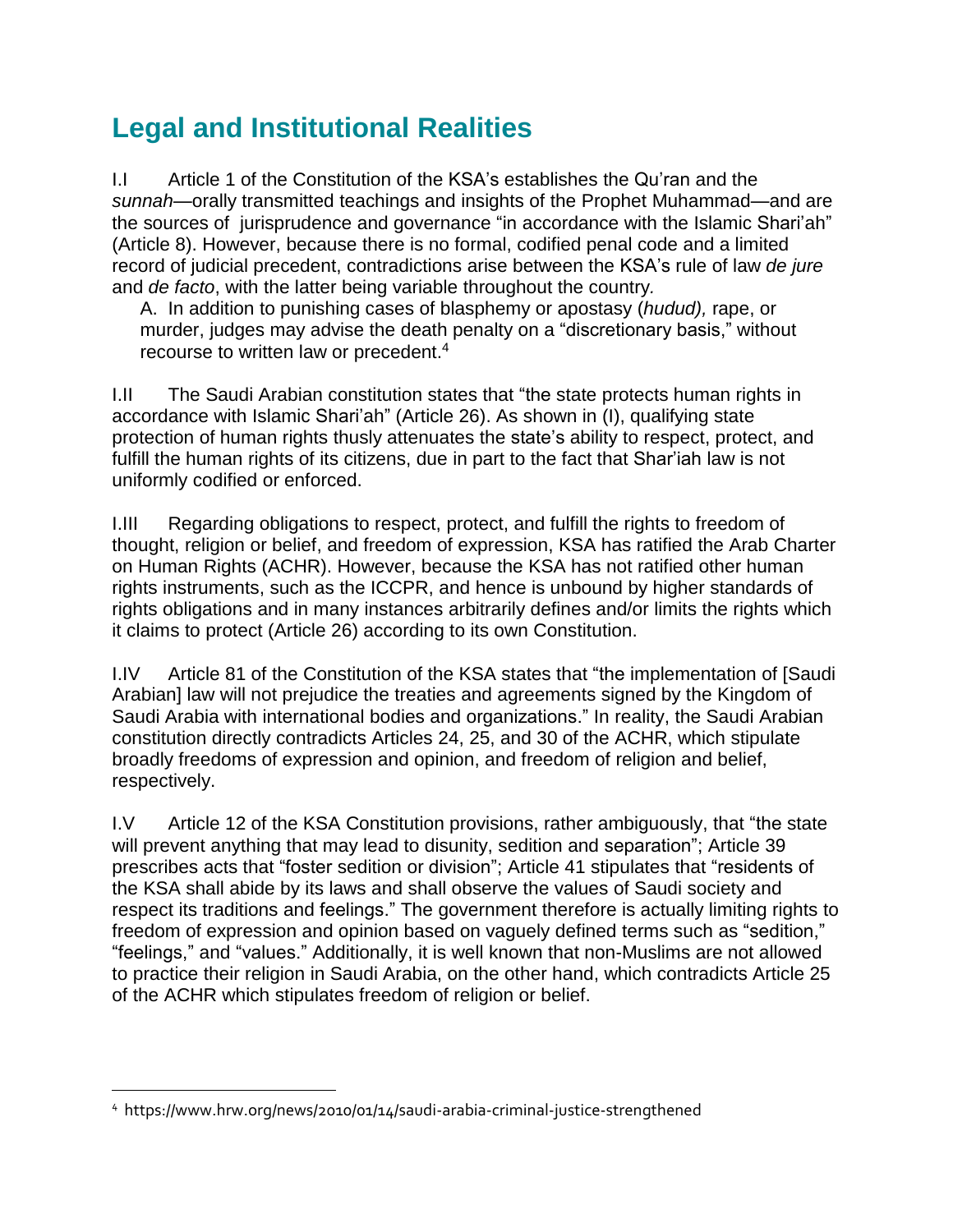# **Social Realities and Cases**

II.I The Detention of Raif Badawi:

Raif Badawi was arrested in 2012, and convicted for "insulting Islam through electronic channels," after creating a website called "Free Saudi Liberals" and blogging about free speech and human rights. He received a sentence of 10 years in prison, and 1,000 lashes.<sup>5</sup> 50 lashes have already been administered, exacerbating pre-existing and severe health complications; the remaining lashes have been postponed.<sup>6</sup> Mr. Badawi is still serving his prison sentence.<sup>7</sup>

Mr. Badawi's arrest and imprisonment violates his right to expression, as per Articles 24 and 30 of the ACHR. The crime of "insulting Islam," which is defined by the court and Shari'ah judges, is not founded in a transparent or uniform legal code. In other words, because there is no set threshold to define "insulting Islam," the conviction thereof is determined arbitrarily.

Arbitrarily convicting an individual of "insulting Islam" effectively circumscribes the beliefs, religious or otherwise, of that individual within the accepted parlance of the state. Article 30 of the ACHR explicitly acknowledges and protects the rights to freedom of thought, conscience and religion, and no restrictions may be imposed on the exercise of such freedoms except as provided for by law. Since there is no set law defining "insulting Islam," there is no basis for Mr.Badawi's rights to have been violated, and his sentence should be repealed and his release secured immediately.

#### II.II The Detention of Waleed Abu al-Khair

Waleed Abu al-Khair was sentenced to 15 years in prison, a 15-year travel ban, and a 200,000 Saudi Riyal fine in 2014 for "crimes" related to terrorism. <sup>8</sup> Amnesty international writes that the allegations of terrorism-related activity are "baseless," and reports that Mr. Abu al-Khair was imprisoned for his work in human rights, including holding discussions about human rights in his home, defending individuals who have been punished for exercising their freedoms of expression, and signing onto a letter that criticized KSA authorities for imprisoning a group of activists advocating democratic reform.

According to Amnesty, Waleed was convicted by a judge in a security and counter-terror court, for the following charges:

 $\overline{a}$ 

<sup>5</sup> <https://www.rt.com/uk/420850-saudi-prince-salman-badawi/>

<sup>6</sup> [http://www.dailymail.co.uk/news/article-5471781/Wife-Raif-Badawi-asks-Saudi-Crown-Prince-royal](http://www.dailymail.co.uk/news/article-5471781/Wife-Raif-Badawi-asks-Saudi-Crown-Prince-royal-pardon-UK.html)[pardon-UK.html](http://www.dailymail.co.uk/news/article-5471781/Wife-Raif-Badawi-asks-Saudi-Crown-Prince-royal-pardon-UK.html)

<sup>7</sup> [https://www.amnestyusa.org/press-releases/saudi-arabia-three-years-on-flogged-blogger-raif](https://www.amnestyusa.org/press-releases/saudi-arabia-three-years-on-flogged-blogger-raif-badawi-must-be-released/)[badawi-must-be-released/](https://www.amnestyusa.org/press-releases/saudi-arabia-three-years-on-flogged-blogger-raif-badawi-must-be-released/)

<sup>&</sup>lt;sup>8</sup> <https://www.amnesty.org.uk/saudi-arabia-free-human-rights-lawyer-waleed-abulkhair-abu-al-khair>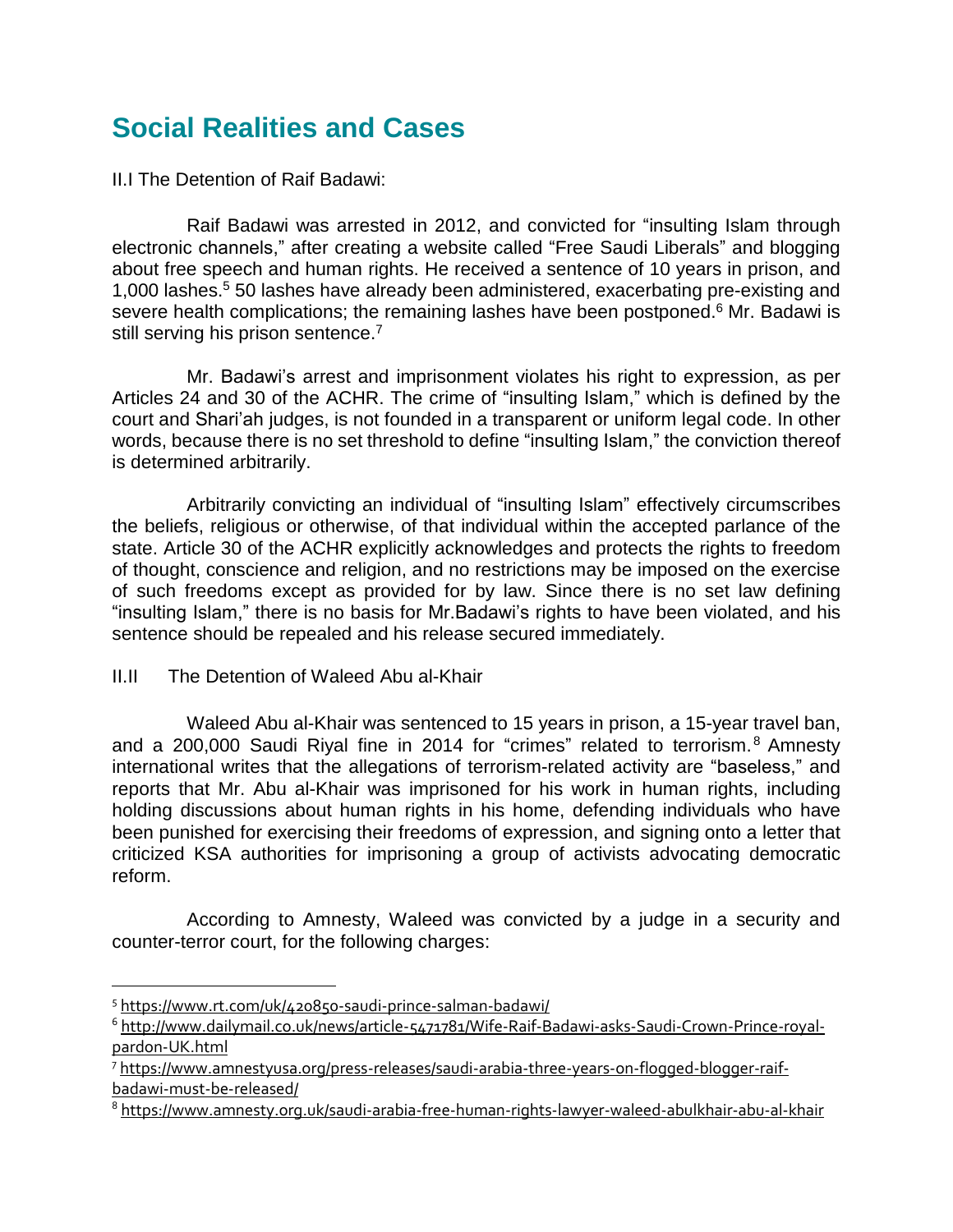- Disobeying the ruler and seeking to remove his legitimacy;
- Insulting the judiciary and questioning the integrity of judges;
- Setting up an unlicensed organization;
- Harming the reputation of the state by communicating with international organizations;
- Preparing, storing and sending information that harms public order.

Mr. Abu al-Khair's trial began in October 2013. Mr. Abu al-Khair refused to accept these charges throughout his trial, or to recognise the legality of the court in which he was tried. Furthermore, in February 2014, half-way through Mr. Abu al-Khair's trial, the KSA implemented a new anti-terrorism law, which the courts applied *ex post facto* to Waleed's case. Amnesty International reports that "Mr. Abu al-Khair was the first human rights activist to be tried and sentenced under the new law, which extended existing laws used by courts to crack down on free speech through overly vague definitions of 'terrorism' – and legitimised and ramped up the punishment against human rights activists like Waleed."

Mr. Abu al-Khair's arrest and imprisonment violate his right to freedom of peaceful assembly, and freedom of expression, as per Articles 24 and 30 of the ACHR. Mr. Abu al-Khair's crimes do not correlate to his actions and, in fact, were only established after a new law implemented *ex post facto,* in order that the evidence pertaining to his case be interpreted retroactively in light of this new law. This is a gross violation of judicial norms and Mr. Abu al-Khair's rights as a private citizen and defendant—how could he have violated a law that *did not exist* when the purported crimes were committed?